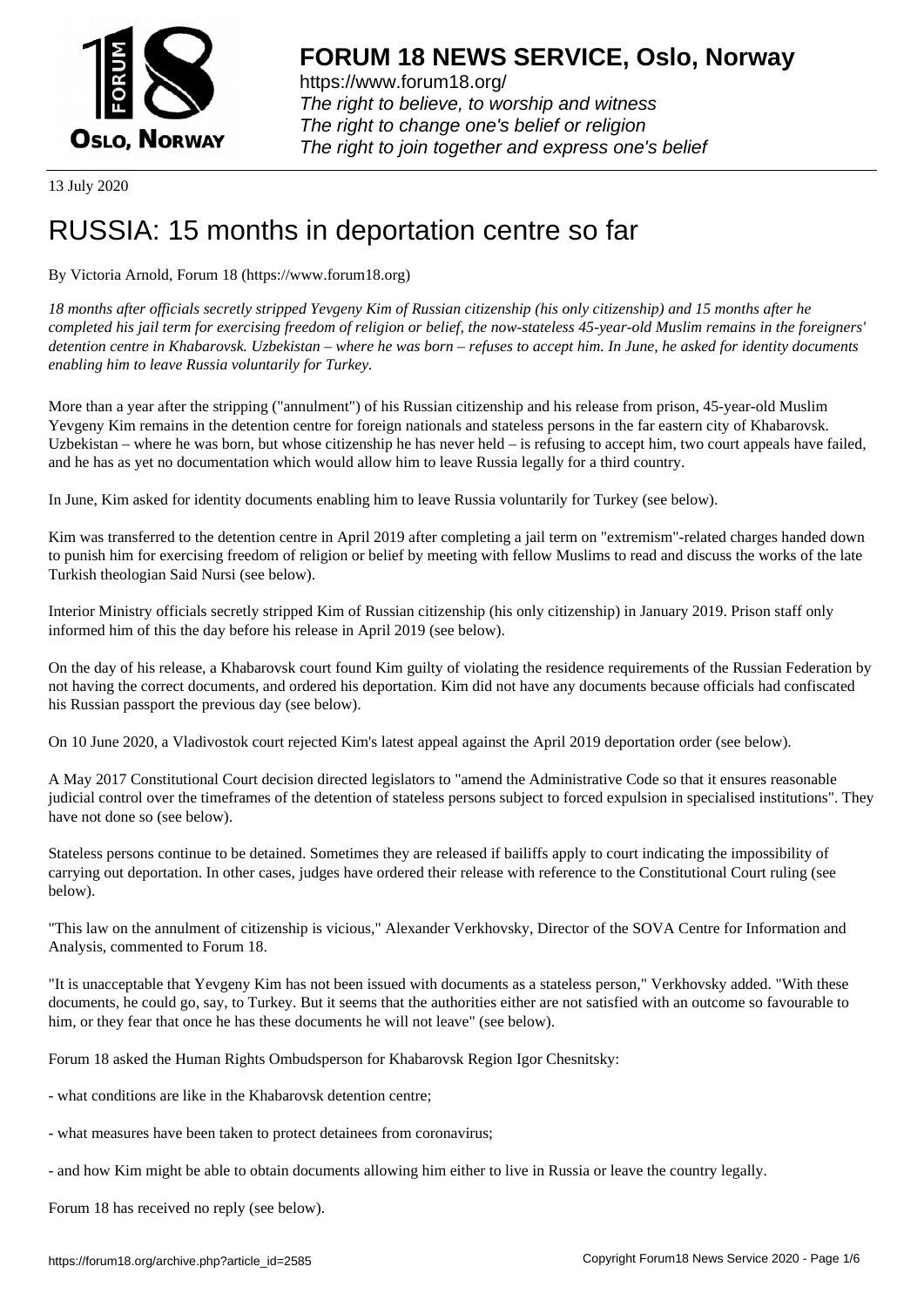In April 2020, the authorities stripped two jailed Jehovah's Witnesses of citizenship (http://www.forum18.org/archive.php?article\_id=2583). The two men are likely to be ordered deported (to Uzbekistan and Ukraine respectively) upon their release, despite their long residence in and close ties to Russia, including being married to Russian citizens.

Still in detention 15 months on

Yevgeny Lvovich Kim (born 5 October 1974) remains in the detention centre for foreign nationals and stateless persons in Khabarovsk, more than a year after his release from prison. Uzbekistan – where he was born, but whose citizenship he has never held – is refusing to accept him, two court appeals have failed, and he has as yet no documentation which would allow him to leave Russia legally for a third country.

Kim was released from Labour Camp No. 3 in Khabarovsk on 10 April 2019

(http://www.forum18.org/archive.php?article\_id=2478), after serving one year and seven and half months under Criminal Code Article 282.2, Part 1 ("Organisation of the activity of a social or religious association or other organisation in relation to which a court has adopted a decision legally in force on liquidation or ban on the activity in connection with the carrying out of extremist activity") and Article 282, Part 1 ("Actions directed at the incitement of hatred [nenavist] or enmity [vrazhda], as well as the humiliation of an individual or group of persons on the basis of sex, race, nationality, language, origin, attitude to religion, or social group").

Kim was punished for meeting with fellow Muslims to read and discuss the works of Said Nursi.

Prosecutors characterised this as "continuing the activities" of "Nurdzhular" (an organisation which Muslims in Russia deny exists, but which was outlawed as extremist in April 2008), and the exertion of "active influence on the sub-consciousness, consciousness, will, and behaviour of people attending the gatherings, with the aim of formulating in them a feeling of hatred and enmity, and also of humiliating the dignity of a person or group of people on grounds of religion and social grouping". (http://www.forum18.org/archive.php?article\_id=2310)

After his arrest in December 2015, Kim was tortured in pre-trial detention (http://www.forum18.org/archive.php?article\_id=2332). Against Russia's legally binding international obligations, no arrests or prosecutions of those who tortured Kim, or those who facilitated the torture, are yet known to have happened.

Blagoveshchensk City Court in Amur Region sentenced Kim to three years and nine months' imprisonment on 19 June 2017. He completed his prison term in April 2019 because of the time he had spent in detention during the investigation and trial, and while his appeal was pending (http://www.forum18.org/archive.php?article\_id=2478).

Under amendments to Criminal Code Article 72, signed into law in July 2018 but applied retroactively, one day in detention is taken as equivalent to a day and half in a general-regime labour camp.

Kim was (unbeknown to him) stripped of his Russian citizenship in January 2019 as a direct result of his conviction, rendering him stateless. Camp officials seized his Russian passport on 9 April (http://www.forum18.org/archive.php?article\_id=2478), the day before his release.

When he was released the following day, Kim was immediately charged under Administrative Code Article 18.8, Part 1.1 ("Violation by a foreign citizen or stateless person of the residence regime of the Russian Federation, taking the form of the absence of documents confirming the right to residence in the Russian Federation").

On 10 April 2019, Khabarovsk's Railway District Court fined Kim 3,000 Roubles and ordered his expulsion from the country, stipulating that he should in the meantime be kept in detention. (http://www.forum18.org/archive.php?article\_id=2478)

Kim remains on the Federal Financial Monitoring Service (Rosfinmonitoring) "List of Terrorists and Extremists", whose assets banks are obliged to freeze (although small transactions are permitted). (http://www.forum18.org/archive.php?article\_id=2215)

European Court of Human Rights ruling on detention of stateless persons

The Anti-Discrimination Centre Memorial and the Russian Migration and Law Network raised the situation of stateless persons detained in Russia before the European Court of Human Rights (ECtHR) in Strasbourg in the case of Roman Kim (no connection to Yevgeny Kim). Roman Kim was a stateless person held in a detention centre in St Petersburg for two years because he could not be deported to his birthplace of Uzbekistan.

The ECtHR ruled in July 2014 (Kim v. Russia, Application no. 44260/13 (http://hudoc.echr.coe.int/eng?i=001-145584)) that Russia had violated: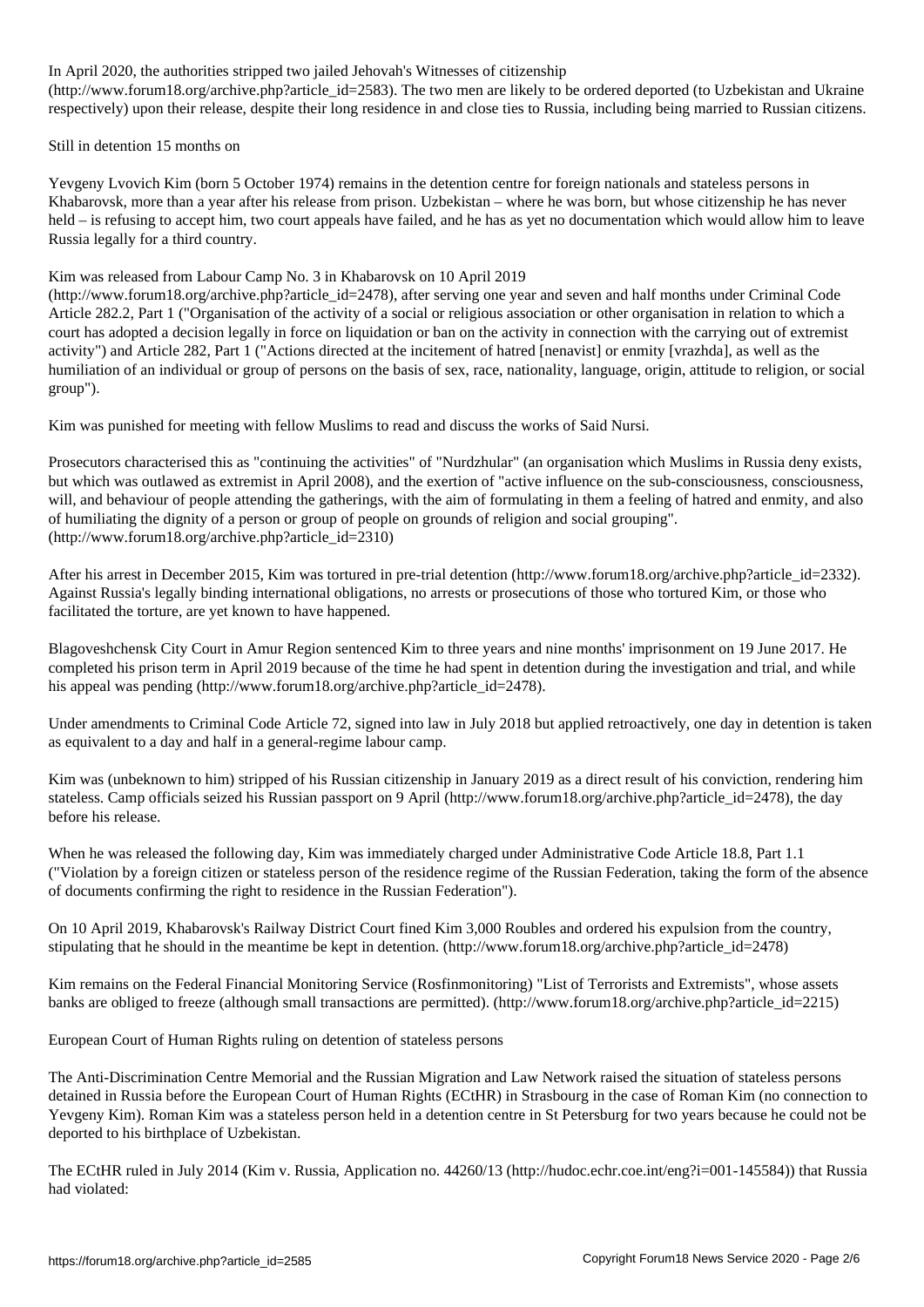- Article 5, Part 1 ("Everyone has the right to liberty and security of person") by extended detention without the prospect of expulsion;

- and Article 5, Part 4 ("Everyone who is deprived of his liberty by arrest or detention shall be entitled to take proceedings by which the lawfulness of his detention shall be decided speedily by a court and his release ordered if the detention is not lawful") by denying detainees the right to appeal.

The ECtHR stipulated that Russia should adopt measures to ensure court oversight of the detention of stateless persons.

Constitutional Court ruling on stateless detainees' right to appeal

On 23 May 2017, as the result of an appeal by Noe Mskhiladze (a stateless person repeatedly detained for not having the necessary documents, but again, unable to be deported), Russia's Constitutional Court ruled that Administrative Code Article 31.7 ("Termination of fulfilment of an administrative sentence") and Article 31.9 ("Time limit on fulfilment of an administrative sentence") were unconstitutional.

The Court decided that these Administrative Code Articles were unconstitutional insofar as they do not permit stateless persons, who had been ordered deported and sent to migration detention centres, to appeal in court against their continued detention if they cannot be expelled from the country.

Administrative Code Article 31.7 lists the grounds for halting the execution of an administrative punishment and Article 31.9 stipulates a two-year time limit. Neither article, however, considers the impossibility of a sentence being carried out (e.g. the impossibility of deporting a stateless person) – or, in the case of a stateless person, how to prevent them from being caught in a cycle of repeated prosecutions, detentions, and unfulfilled expulsion orders.

The Constitutional Court cited the ECtHR's 2014 judgment and directed Russian lawmakers to "amend the Administrative Code so that it ensures reasonable judicial control over the timeframes of the detention of stateless persons subject to forced expulsion in specialised institutions".

The Court also ruled that, until such amendments come into force, detained stateless persons "must be granted the right to apply to a court to check the legality of their further deprivation (restriction) of freedom upon the expiry of three months from the day the court decision on expulsion was adopted".

Legislators drew up relevant amendments in the wake of the Constitutional Court's decision, but these have not yet passed through Parliament. Stateless persons continue to be detained. Sometimes they are released if bailiffs apply to court indicating the impossibility of carrying out deportation. In other cases, judges have ordered their release with reference to the Constitutional Court ruling.

Grounds for deprivation of citizenship

Article 6 of the Russian Constitution states that individuals cannot be stripped of their citizenship. Kim (and, more recently, two jailed Jehovah's Witnesses (http://www.forum18.org/archive.php?article\_id=2583)), however, was deprived of his Russian citizenship on the basis of an amendment to Article 22 of the 2002 Citizenship Law which entered legal force on 1 September 2017.

Citizenship Law Article 22 states that citizenship can be annulled if it was awarded on the basis of forged documents or "false information". The 2017 amendment added that conviction under particular articles of the Criminal Code, including Article 282.2 ("Organising" or "Participating in the activities of a banned extremist organisation", with which Jehovah's Witnesses and Muslim readers of Nursi's works are most commonly charged) and Article 282.3 ("Financing extremist activity", with which many Jehovah's Witnesses have also been charged), is taken as equivalent to knowingly presenting false information in a citizenship application.

As a result, therefore, authorities may annul the citizenship of a person who has been found guilty of one of these offences, and who acquired Russian citizenship by naturalisation rather than by birth.

"This law on the annulment of citizenship is vicious," Alexander Verkhovsky, Director of the SOVA Centre for Information and Analysis, commented to Forum 18 from Moscow on 8 July. "It assumes that the person, when applying for citizenship, was already going to undermine the constitutional order, and in this sense gave false information about themselves, and therefore the decision to grant citizenship is invalid."

Verkhovsky pointed out that a person then could change their views over time. "They might not even have imagined that their views imply a change to the constitutional order," he added.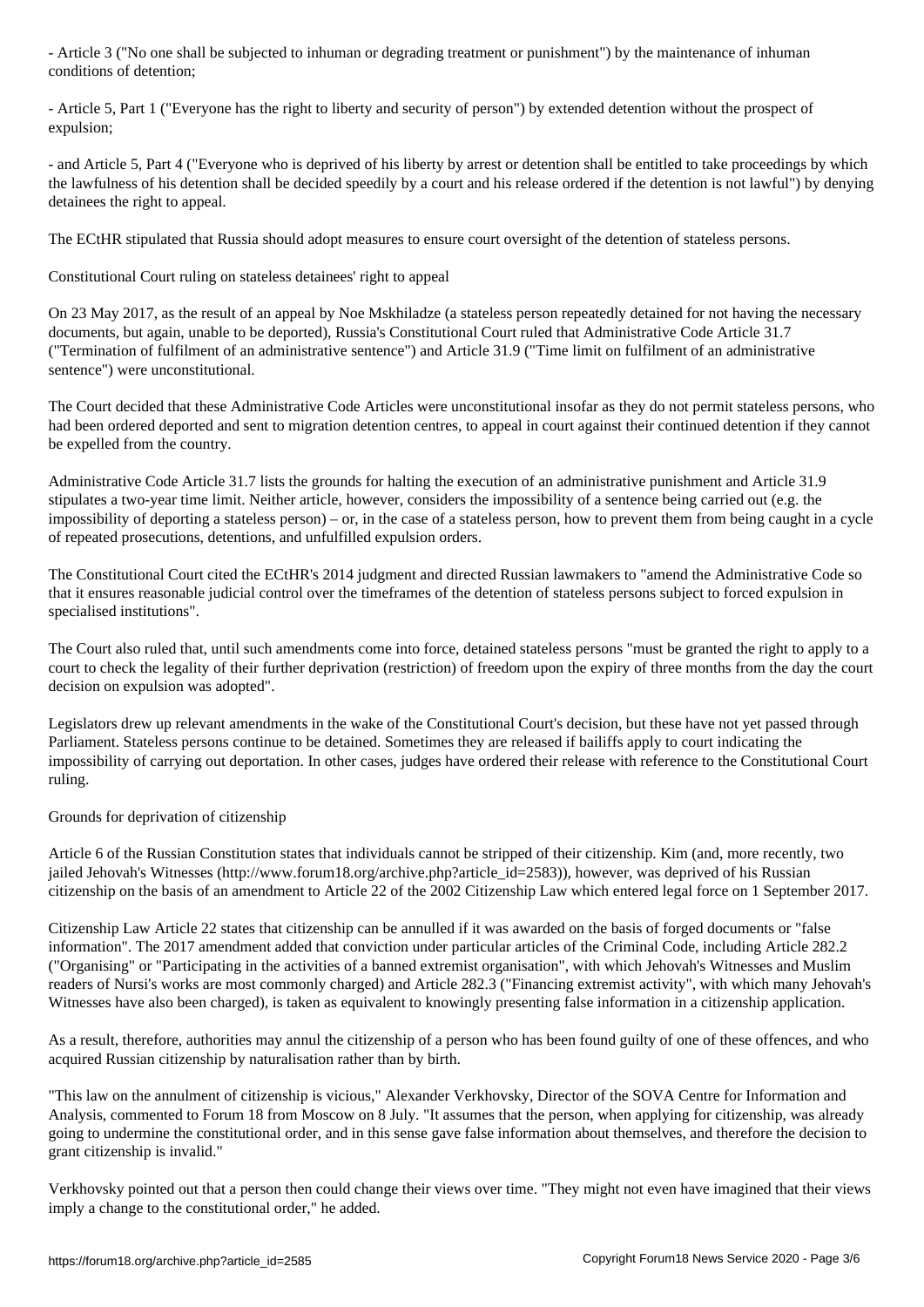Because Kim is stateless, there is technically no country to which he can be deported, and so his punishment as decided by Khabarovsk's Railway District Court in April 2019 cannot be fulfilled.

Administrative Code Article 31.9 places a time limit of two years on the execution of administrative punishments (not specific to offences under migration law). Once this time is up, in April 2021, Kim's deportation order will lapse and he will have to be released from the detention centre.

Without citizenship of any country or any documents permitting him either to stay in Russia or legally depart, however, Kim would therefore again be liable to administrative prosecution, further detention, and another unfulfillable deportation order.

Attempting to cross the border in either direction without documents is a criminal offence under Criminal Code Article 322, Part 1. This carries a fine of up to 200,000 Roubles, an assigned labour sentence of up to two years, or up to two years' imprisonment.

On 11 June 2020, according to a fellow Muslim who is following the case, Kim wrote to the Department for Migration Issues at the Khabarovsk Region branch of the Interior Ministry, requesting that he be formally recognised as a stateless person (litso bez grazhdanstva). He also asked to be given identity documents enabling him to leave Russia voluntarily for Turkey. Forum 18 has been unable to find out whether he has received any response.

"It is unacceptable that Yevgeny Kim has not been issued with documents as a stateless person," Verkhovsky of the SOVA Centre for Information and Analysis commented to Forum 18. "With these documents, he could go, say, to Turkey. But it seems that the authorities either are not satisfied with an outcome so favourable to him, or they fear that once he has these documents he will not leave."

Kim's detention centre address is:

680003, Khabarovsky kray

g. Khabarovsk

ul. Repina 3

Tsentr vremennogo soderzhaniya inostrannikh grazhdan

Detention centre conditions

## The Anti-Discrimination Centre Memorial notes in its 2017 report

(http://adcmemorial.org/en/publications/imprisoned-stateless-persons-in-russia-the-search-for-a-way-out-of-a-legal-dead-end), "Imprisoned stateless persons in Russia: the search for a way out of a legal dead end", that detention centres for foreign nationals and stateless persons are frequently overcrowded and unsanitary. Many have beds for four people close together in one room, and toilet and shower facilities either separated from living space by only a curtain, or shared between many cells on the same floor. These conditions are of particular concern during the present coronavirus pandemic.

Amenities vary between detention centres, but are often worse than in labour camps where most people given jail sentences in Russia serve their terms, in that a detention centre has no library, gym, or on-site medical facilities, no system for inmates to earn or spend their own money, and nothing for them to do except watch television. Outdoor exercise periods tend to be limited to one hour per day in summer and 30 minutes in winter.

Forum 18 wrote to the Human Rights Ombudsperson for Khabarovsk Region Igor Chesnitsky before the start of the Khabarovsk working day of 9 July, asking:

- what conditions are like in the Khabarovsk detention centre;

- what measures have been taken to protect detainees from coronavirus;

- and how Kim might be able to obtain documents allowing him either to live in Russia or leave the country legally.

Forum 18 received no reply by the end of the Khabarovsk working day of 13 July.

On 19 March 2020, Ombudsperson Chesnitsky's website reported that he had conducted an inspection of the detention centre, during which he "pointed out shortcomings in the organisation of walks, information support, and medical care for detainees". After the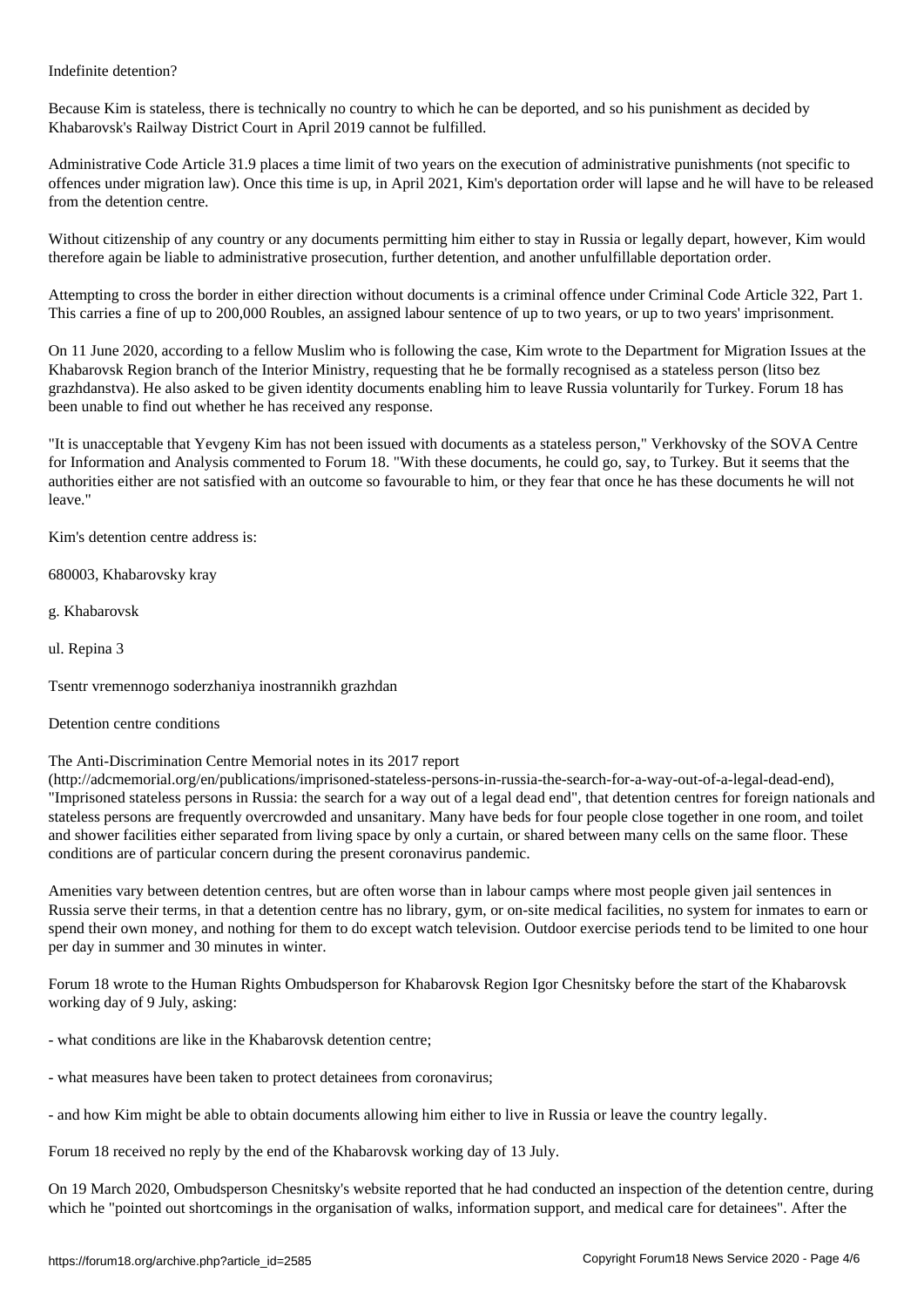(unspecified) measures, the report noted in the report noted. The report noted is a set of  $\mathcal{U}$ 

The Ombudsperson's visit was triggered by an inspection by Khabarovsk Region Public Chamber on 16 March, which also recorded detainees' complaints of shortages of particular medicines and a lack of daily walks.

A brief report of the Public Chamber's inspection, posted on its website on 17 March, noted that 29 people were in the detention centre, two to four to a room, and that plumbing and ventilation systems were in working order. Photographs show shared shower facilities and notices of the mask-wearing and hand-washing regime instituted on 10 February in light of the coronavirus pandemic.

## Unsuccessful appeals

On 31 March 2020, according to the court website, Kim lodged an administrative suit at Khabarovsk's Railway District Court, challenging the legality of his continued detention, as he is permitted to do under the Constitutional Court's 2017 ruling.

Kim's suit disputed "the inaction of the Department of Migration Issues of Khabarovsk Region Interior Ministry and the Interdistrict Department of Bailiffs for the Fulfilment of Special Enforcement Proceedings, insofar as they are taking no measures to fulfil the ruling of the judge of Railway District Court of 10 April 2019", according to court documents seen by Forum 18.

The court rejected this suit without consideration on 13 April 2020 because it had been submitted under the wrong legal code. Kim's appeal against this rejection was itself refused on 2 June 2020 because it had not been submitted within the 15-day appeal period.

Kim has also appealed directly against the conviction under Administrative Code Article 18.8, Part 1.1 which resulted in his deportation order. According to the court website, he lodged a cassational appeal at the 9th Cassational Court in Vladivostok on 15 April 2020. This was unsuccessful on 10 June 2020.

According to the written verdict, seen by Forum 18, Kim argued that he had not had the opportunity to obtain the necessary documentation to reside in Russia, as he had been serving a jail sentence. The judge dismissed this point, concluding that Kim had had from 29 January 2019 (the date that he was stripped of his citizenship) until 9 April 2019 (the date his passport was confiscated) to challenge the decision or obtain residence papers, and that incarceration does not prevent a person from submitting written applications.

According to fellow Muslims who have been following the case, however, Kim did not learn that he had been stripped of citizenship until 9 April 2019, the day before his release, when the prison authorities informed him of the fact.

As the organisations responsible for ensuring court rulings are carried out, bailiffs' departments sometimes apply to courts in an attempt to resolve the legal limbo in which stateless persons find themselves, ADC Memorial noted in its 2017 report.

In Kim's case, Bailiff Svetlana Fedyanina of Khabarovsk Region Interdistrict Department of Bailiffs for the Fulfilment of Special Enforcement Proceedings wrote to Railway District Court on 6 May 2020 to request that the court halt the fulfilment of its ruling of 10 April 2019 (Kim's administrative conviction) with regard to the deportation order.

Bailiff Fedyanina withdrew this request once she learned that Kim had appealed to the 9th Cassational Court. It remains unclear what the bailiffs' department will do now that this appeal has proved unsuccessful. Forum 18 wrote to the department before the start of the Khabarovsk working day on 8 July, asking if it had received any response from the court and what was likely to happen to Kim. Forum 18 had received no reply by the end of the Khabarovsk working day of 13 July.

The letter of 6 May 2020, seen by Forum 18, confirms that Kim was stripped of his citizenship on 29 January 2019 by the Department for Migration Issues at Sverdlovsk Region branch of the Interior Ministry (the body which originally granted it), and that "to deport Kim to the Republic of Uzbekistan is impossible, as he is not a citizen [of that country]". It gives as the basis for the request the Constitutional Court ruling of 23 May 2017.

Kim lodged an appeal against his original criminal prosecution at the European Court of Human Rights (ECtHR) in Strasbourg in February 2018 (Application no. 8301/18). The ECtHR has not yet decided whether the case is admissible. (END)

Full reports on freedom of thought, conscience and belief in Russia (http://www.forum18.org/archive.php?query=&religion=all&country=10)

For more background see Forum 18's survey of the general state of freedom of religion and belief in Russia (http://www.forum18.org/archive.php?article\_id=2246), as well as Forum 18's survey of the dramatic decline in this freedom related to Russia's Extremism Law (http://www.forum18.org/archive.php?article\_id=2215).

A personal commentary by Alexander Verkhovsky, Director of the SOVA Center for Information and Analysis